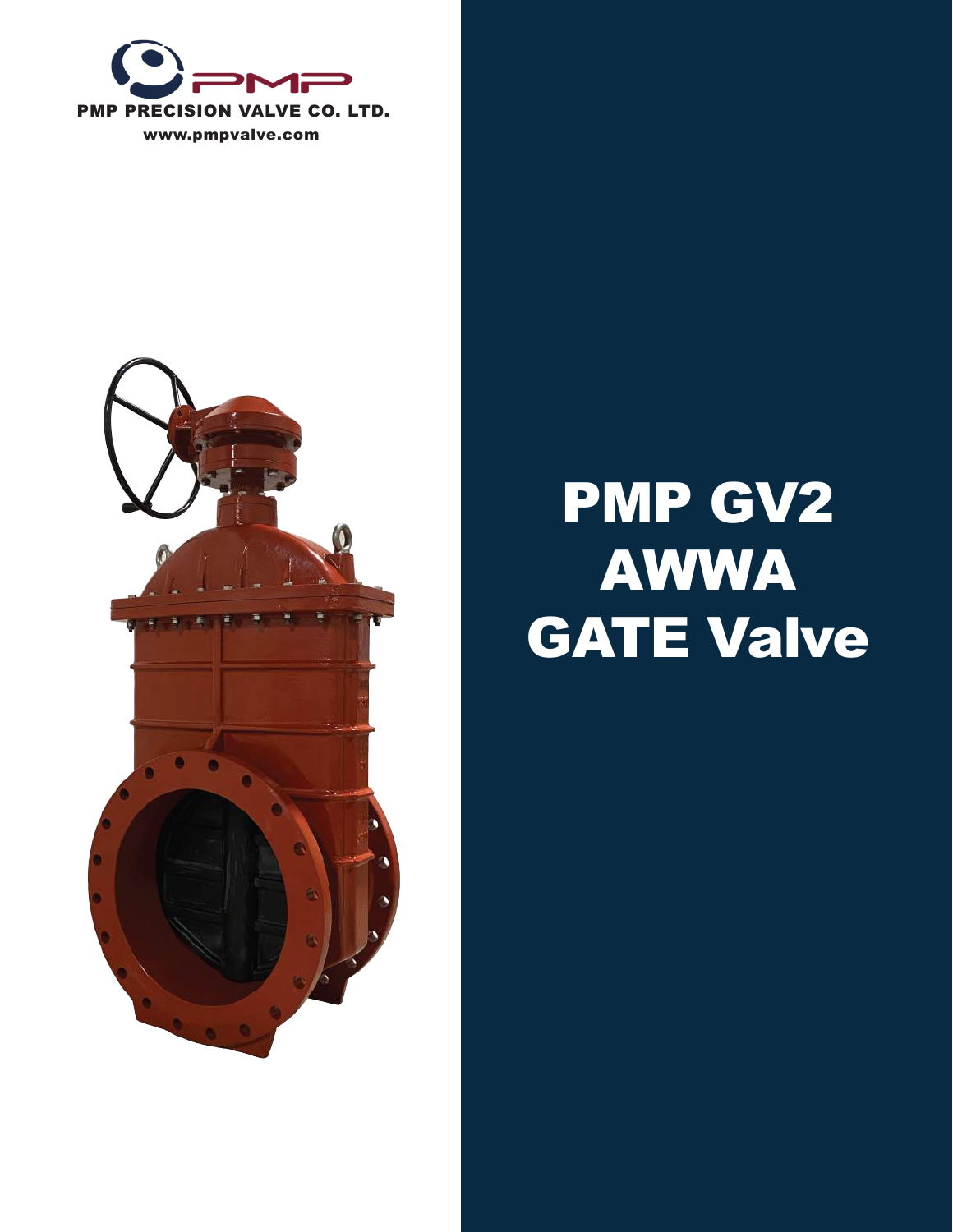

# GV2 Specifications

### **Standards and Specifications:**

- 1. Design standard conforms to: ANSI/AWWA C509
- 2. Face to face conforms to: ASME B16.10
- 3. Pipe connection conforms to: ASME B16.1 CLASS125
- 4. Pressure testing standard conforms to: ANSI/AWWA C509
- 

 ANSI/AWWA C111/A21.11 AWWA C606 5. Actuator: 2 "AWWA operating nut or hand wheel, chain wheel, gearbox, etc.

### **Product Features:**

#### **Stem top seal**

The top sealing structure between stem and bonnet is triple O-rings design. Compared with conventional sealing packing structure, this unique design offers reliable sealing with lower abrasion.

### **Fully rubber-coated wedge**

Ductile cast iron wedges are fully encapsulated with high performance rubber by advanced vulcanization technique, tightly fitting with accurate geometry dimension, providing excellent sealing performance. This design can completely separate the metal wedge from fluid and provide corrosion protection. Rubber conforms to NSF standards.

#### **Flat bottom seat**

Through-way design equals to straight pipeline with high flow, low hydraulic resistance, and reliable sealing.

Compact construction design, low operation torque, long service life, and easy operation.

The valves are certified by NSF, suitable for drinking water.

Operating nut, gearbox or other actuators can be added according to customers' requests.

Besides the flanged connection, PMP also offers grooved or mechanical joint type.

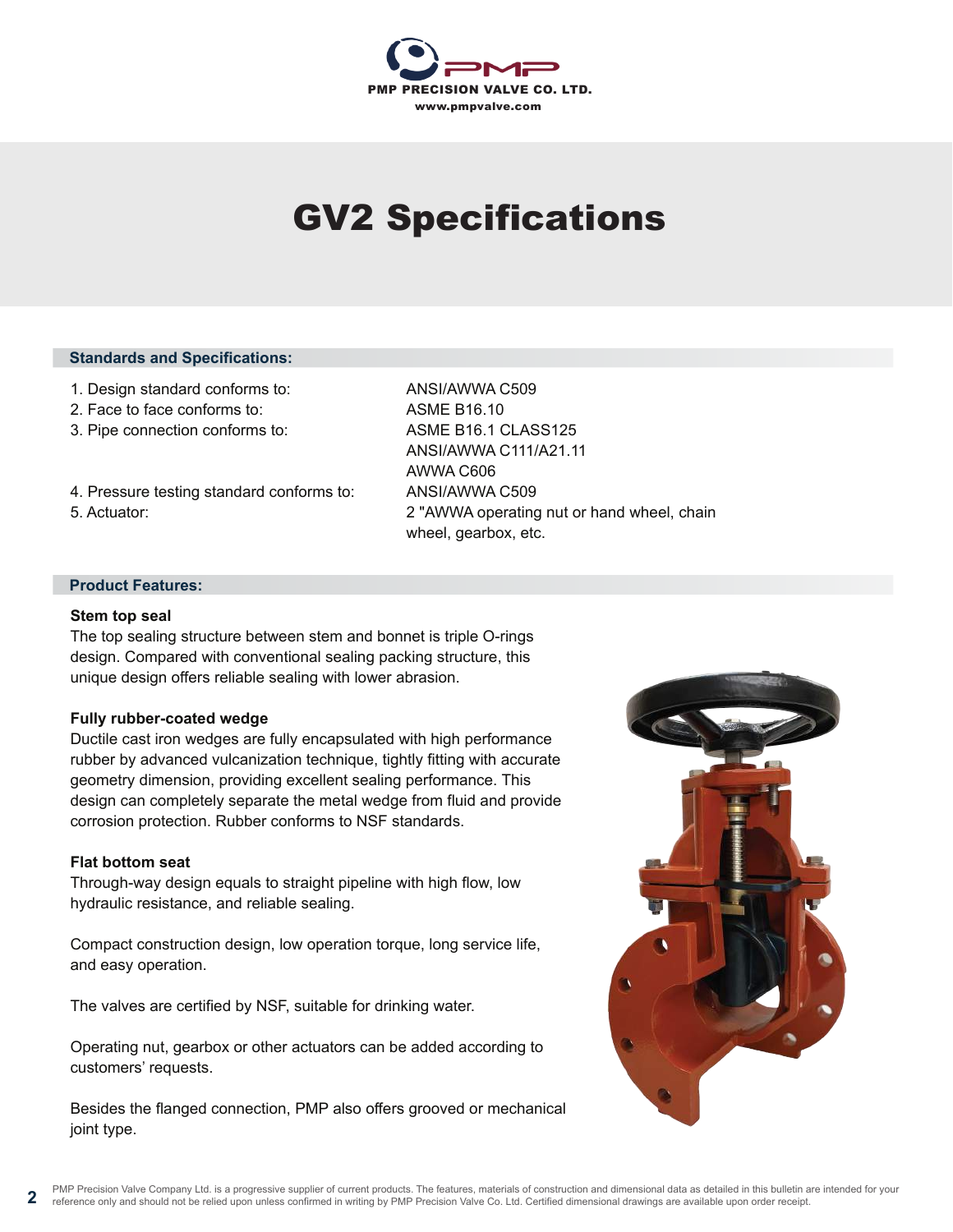

# Standard Technical Specifications

### **Product Size and Working Condition:**

Working temperature: 0.6˚C~52˚C Working pressure and size: Flanged gate valve: 150psi 3''~48''; 250psi 3''~24'' Mechanical joint gate valve: 150psi 3''~48''; 250psi 3''~24'' Grooved gate valve: 150psi 3''~12''; 250psi 3''~12''

### **Product Application**

Suitable for drainage, water treatment, diversion works, etc.



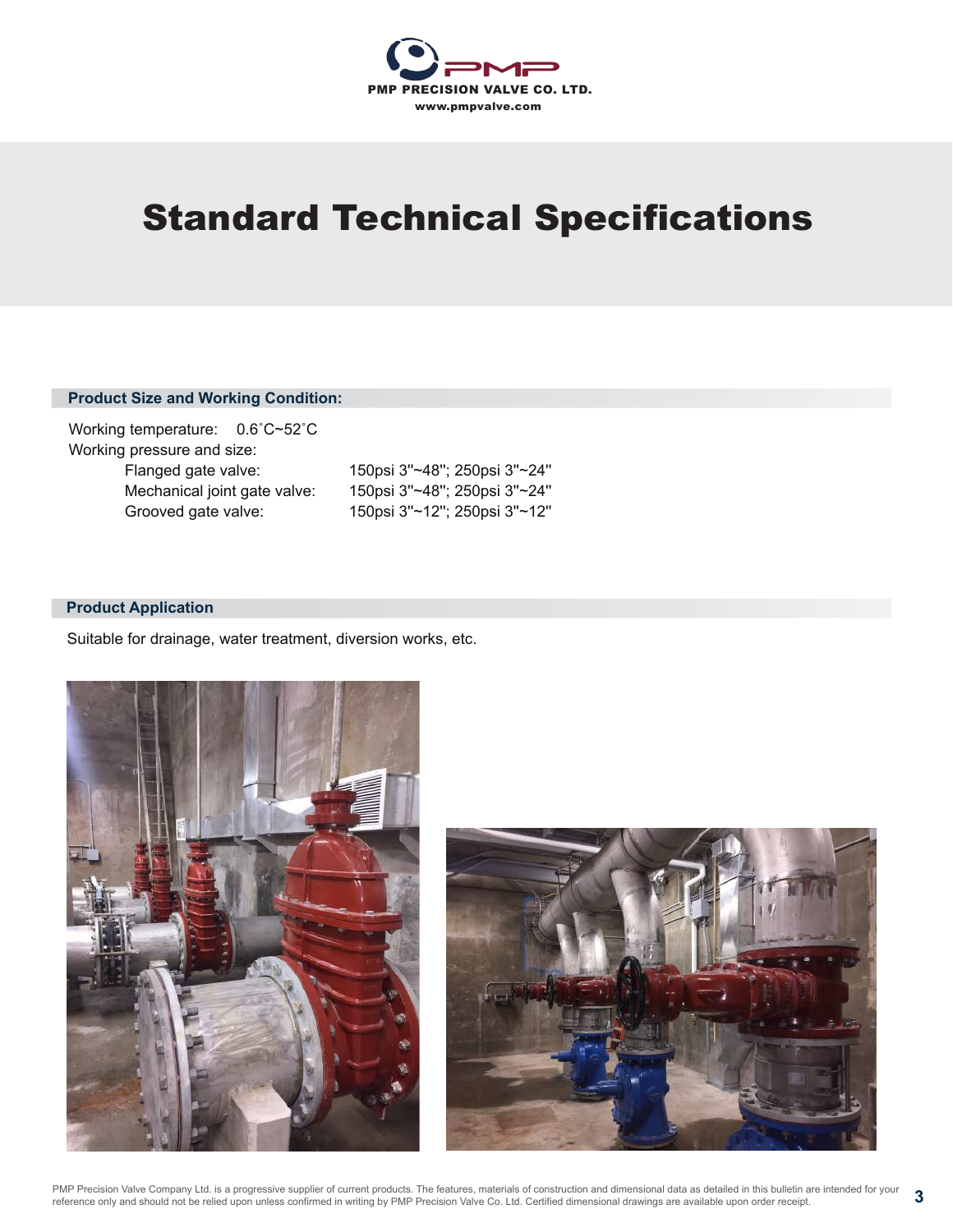

### GV2 Parts List



| No.            | <b>Name</b>       | <b>Materials</b>               | <b>Optional Materials</b>     |
|----------------|-------------------|--------------------------------|-------------------------------|
|                | Body              | ASTM A536 65-45-12             | ASTM A 126B                   |
| 2              | Disc              | ASTM A536 65-45-12 coated EPDM | ASTM A536 65-45-12 coated NBR |
| 3              | Bonnet            | ASTM A536 65-45-12             | ASTM A 126B                   |
| $\overline{4}$ | <b>Stem Nut</b>   | Copper Alloy                   |                               |
| 5              | <b>Stem</b>       | <b>Stainless Steel</b>         | Copper Alloy                  |
| 6              | Sealing Ring      | <b>EPDM</b>                    | <b>NBR</b>                    |
|                | $O$ -ring         | <b>EPDM</b>                    | <b>NBR</b>                    |
| 8              | Antifriction Ring | Nylon                          | SS304                         |
| 9              | $O$ -ring         | <b>EPDM</b>                    | <b>NBR</b>                    |
| 10             | $O$ -ring         | <b>EPDM</b>                    | <b>NBR</b>                    |
| 11             | Hand wheel        | ASTM A536 65-45-12             | ASTM A 126B                   |
| 12             | Washer            | Carbon Steel                   | <b>Stainless Steel</b>        |
| 13             | <b>Bolt</b>       | Carbon Steel                   | <b>Stainless Steel</b>        |
| 14             | <b>Bolt</b>       | Carbon Steel                   | <b>Stainless Steel</b>        |
| 15             | Anti-dust Gasket  | <b>EPDM</b>                    |                               |
| 16             | Gland Cover       | ASTM A536 65-45-12             | ASTM A 126B                   |
| 17             | Stud              | Carbon Steel                   | <b>Stainless Steel</b>        |
| 18             | Nut               | Carbon Steel                   | <b>Stainless Steel</b>        |
| 19             | Washer            | Carbon Steel                   | <b>Stainless Steel</b>        |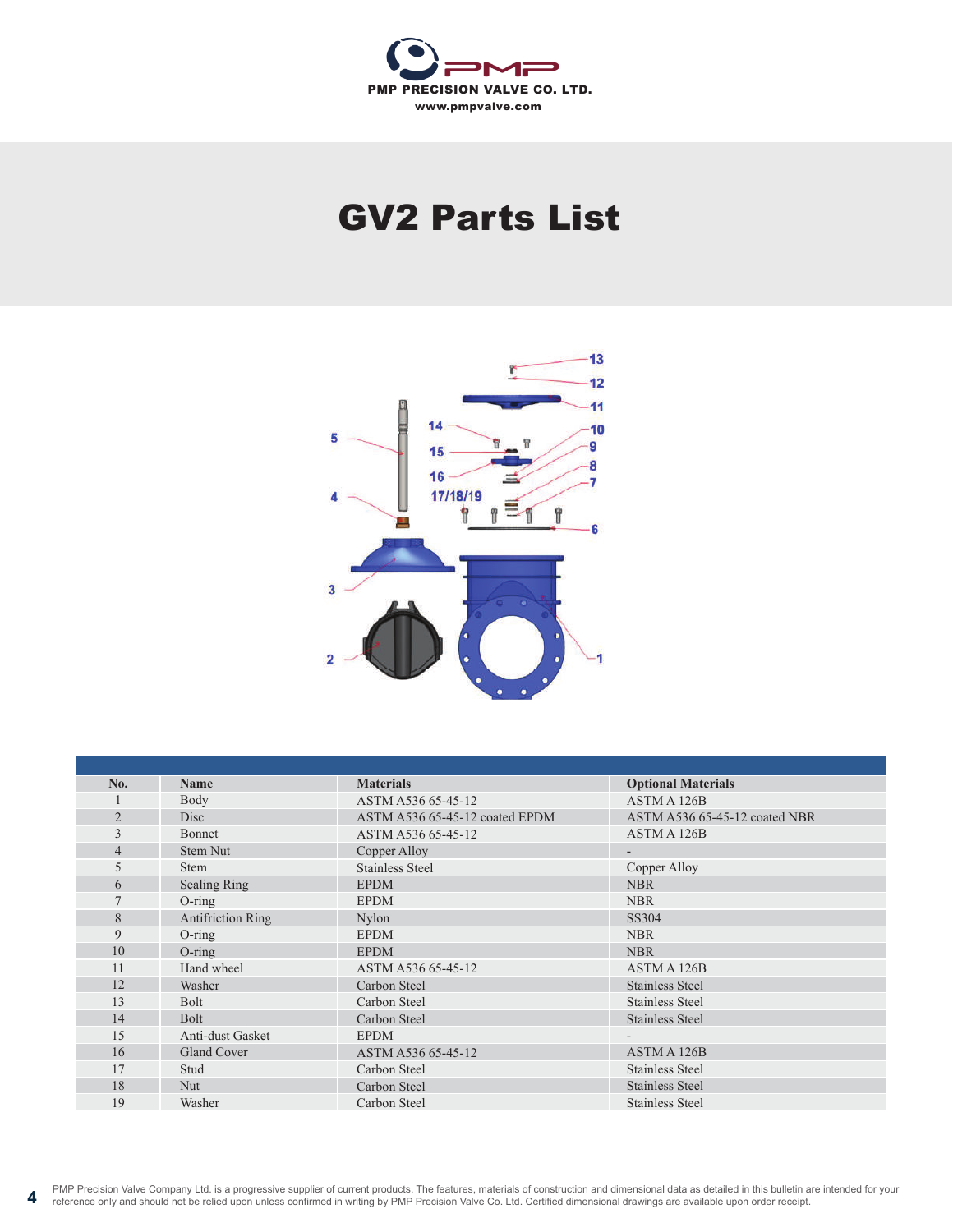

### GV2 Dimensions







| <b>Size</b> |                | GV22F |                  |                  | GV22MJ |            |                  |                  | GV22G                         |                          |                          |                              | ш    | H    |
|-------------|----------------|-------|------------------|------------------|--------|------------|------------------|------------------|-------------------------------|--------------------------|--------------------------|------------------------------|------|------|
| DN          | Inch           | 6D    | $\mathfrak{g}$ C | $n$ - $\theta$ d | 6A     | $\theta$ B | $\mathfrak{g}$ C | $n$ - $\theta$ d | $\boldsymbol{\mathfrak{g}}$ C | øD                       | E                        | F                            |      |      |
| 80          | 3              | 190   | 152              | $4 - 019.05$     | 195    | 157.2      | 125.5            | $4 - 019.05$     | 84.9                          | 88.9                     | 15.88                    | 8.74                         | 203  | 322  |
| 100         | $\overline{4}$ | 230   | 191              | $8 - 019.05$     | 232    | 190.5      | 152.9            | $4 - 022.23$     | 110                           | 114.3                    | 15.88                    | 8.74                         | 229  | 352  |
| 150         | 6              | 280   | 241              | $8 - 022.23$     | 282    | 241.3      | 206.2            | $6 - 022.23$     | 163.9                         | 168.28                   | 15.88                    | 8.74                         | 267  | 468  |
| 200         | 8              | 345   | 299              | $8 - 022.23$     | 340    | 298.5      | 260.9            | $6 - 022.23$     | 214.3                         | 219.08                   | 19.05                    | 11.91                        | 292  | 567  |
| 250         | 10             | 405   | 362              | $12 - 025.4$     | 397    | 355.6      | 313.4            | $8 - 022.23$     | 268.3                         | 273.05                   | 19.05                    | 11.91                        | 330  | 644  |
| 300         | 12             | 485   | 432              | $12 - 025.4$     | 455    | 412.8      | 366.8            | $8 - 022.23$     | 318.2                         | 323.85                   | 19.05                    | 11.91                        | 356  | 698  |
| 350         | 14             | 535   | 476              | $12 - 028.58$    | 515    | 476.3      | 420              | $10 - 622.23$    |                               | $\overline{\phantom{0}}$ |                          | -                            | 381  | 865  |
| 400         | 16             | 595   | 540              | $16 - 028.58$    | 572    | 533.4      | 473.5            | $12 - 022.23$    | -                             |                          | -                        | $\overline{\phantom{a}}$     | 406  | 1020 |
| 450         | 18             | 635   | 578              | $16 - 031.75$    | 630    | 590.6      | 526.8            | $12 - 022.23$    | $\overline{\phantom{0}}$      | $\overline{\phantom{0}}$ | -                        | $\overline{\phantom{0}}$     | 432  | 1030 |
| 500         | 20             | 700   | 635              | $20 - 031.75$    | 686    | 647.7      | 580              | $14 - 022.23$    |                               | $\overline{\phantom{0}}$ |                          | $\overline{\phantom{a}}$     | 457  | 1200 |
| 600         | 24             | 815   | 749              | $20 - 034.93$    | 800    | 762        | 686.8            | $16 - 022.23$    | $\overline{\phantom{0}}$      | $\overline{\phantom{a}}$ |                          | $\qquad \qquad \blacksquare$ | 508  | 1355 |
| 750         | 30             | 985   | 914              | $28 - 034.93$    | 995    | 936.8      | 850              | $20 - 028.58$    | $\overline{\phantom{0}}$      | $\overline{\phantom{0}}$ | $\overline{\phantom{0}}$ | $\overline{\phantom{0}}$     | 610  | 1745 |
| 900         | 36             | 1170  | 1086             | $32 - 041.25$    | 1168   | 1111.3     | 1010             | $24 - 028.58$    |                               |                          |                          |                              | 711  | 2130 |
| 1050        | 42             | 1345  | 1257             | $36 - 641.28$    | 1350   | 1285.8     | 1167             | $28 - 034.93$    |                               | $\overline{\phantom{0}}$ | $\overline{\phantom{0}}$ | $\overline{\phantom{a}}$     | 813  | 2438 |
| 1200        | 48             | 1510  | 1422             | $44 - 041.28$    | 1524   | 1460.5     | 1327             | $32 - 034.93$    |                               |                          |                          |                              | 1118 | 2640 |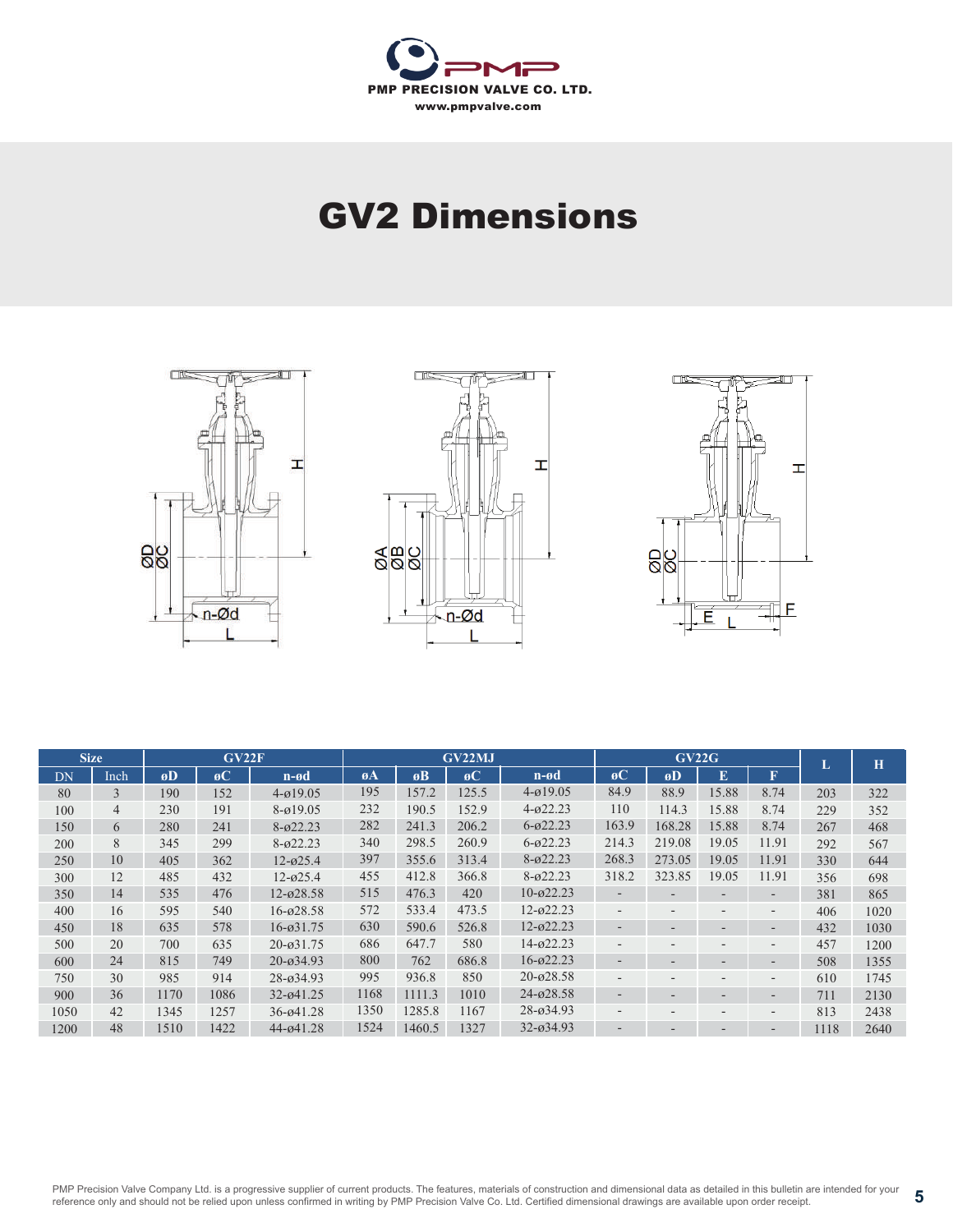

# GV2 Weight and Operation Torque Values

| <b>Size</b> |                | GV22F  |                                                       |     |        | GV22MJ |                                  | <b>GV22G</b> |                                  |        |  |
|-------------|----------------|--------|-------------------------------------------------------|-----|--------|--------|----------------------------------|--------------|----------------------------------|--------|--|
| DN          | <b>Inch</b>    | Weight | <b>Torque</b><br>$(N.\dot{M})$<br>150psi<br>$250$ psi |     | Weight |        | <b>Torque</b><br>$(N.\tilde{M})$ | Weight       | <b>Torque</b><br>$(N.\tilde{M})$ |        |  |
|             |                | (kg)   |                                                       |     | (kg)   | 150psi | 250psi                           | (kg)         | 150psi                           | 250psi |  |
| 80          | $\overline{3}$ | 21     | 50                                                    | 71  | 19     | 50     | 71                               | 17           | 50                               | 71     |  |
| 100         | $\overline{4}$ | 30     | 50                                                    | 80  | 27.5   | 50     | 80                               | 24           | 50                               | 80     |  |
| 150         | 6              | 56     | 80                                                    | 125 | 50     | 80     | 125                              | 40           | 80                               | 125    |  |
| 200         | 8              | 86     | 120                                                   | 180 | 80     | 120    | 180                              | 55           | 120                              | 180    |  |
| 250         | 10             | 130    | 150                                                   | 220 | 123    | 150    | 220                              | 92           | 150                              | 220    |  |
| 300         | 12             | 195    | 170                                                   | 230 | 173    | 170    | 230                              | 121          | 170                              | 230    |  |
| 350         | 14             | 270    | 310                                                   | 340 | 252    | 310    | 340                              | --           | --                               |        |  |
| 400         | 16             | 360    | 360                                                   | 390 | 340    | 360    | 390                              | --           |                                  |        |  |
| 450         | 18             | 450    | 430                                                   | 450 | 436    | 430    | 450                              | --           | --                               |        |  |
| 500         | 20             | 659    | 465                                                   | 490 | 632    | 465    | 490                              | --           | --                               |        |  |
| 600         | 24             | 930    | 570                                                   | 600 | 900    | 570    | 600                              | --           | --                               | --     |  |
| 750         | 30             | 1925   | 2000                                                  | $-$ | 1895   | 2000   | --                               | --           | --                               |        |  |
| 900         | 36             | 3080   | 2500                                                  | --  | 3030   | 2500   | --                               | --           | --                               |        |  |
| 1050        | 42             | 5544   | 3000                                                  | $-$ | 5479   | 3000   | $-$                              | --           | --                               |        |  |
| 1200        | 48             | 8316   | 4000                                                  | --  | 8168   | 4000   | --                               | --           | --                               |        |  |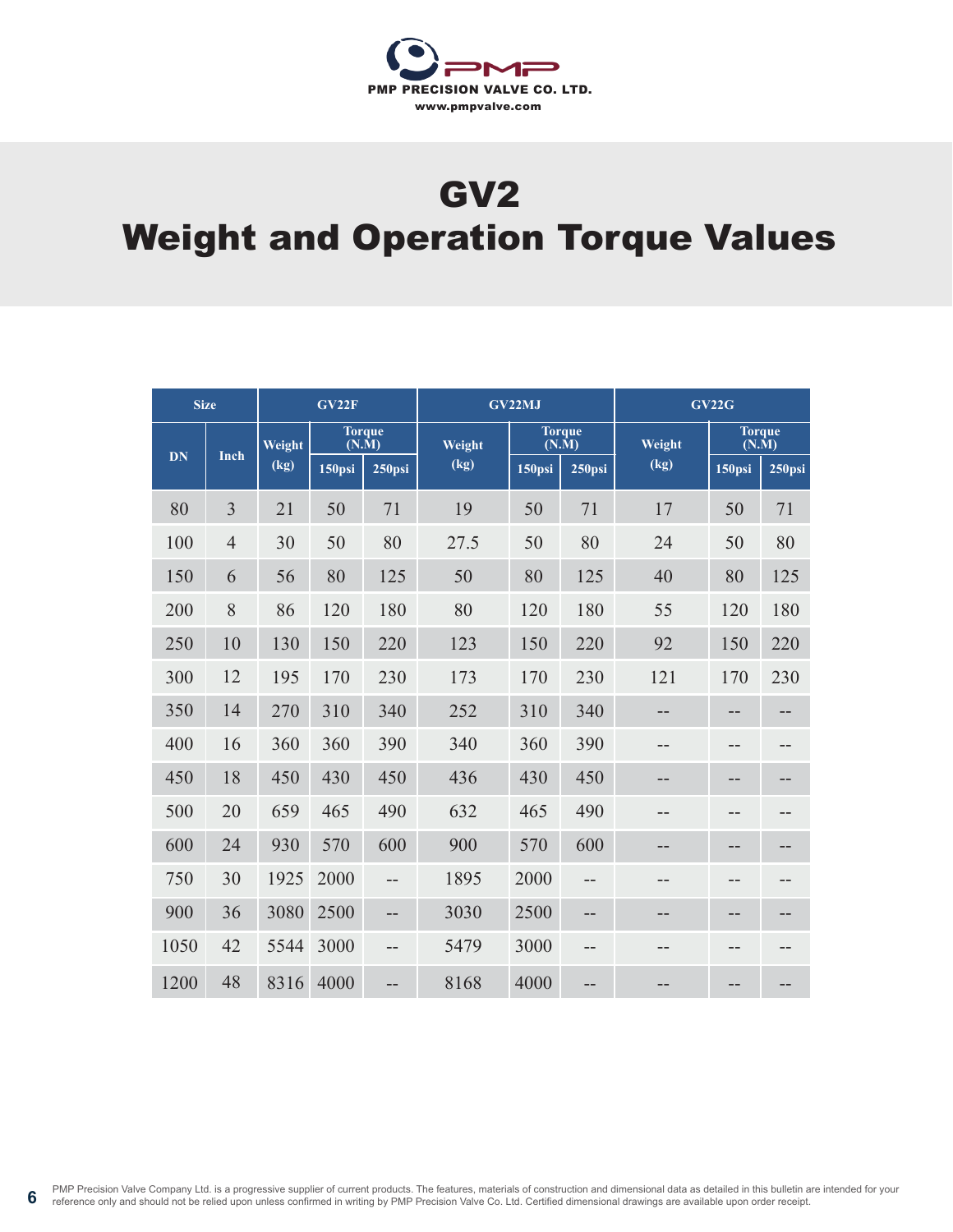

### How To Order